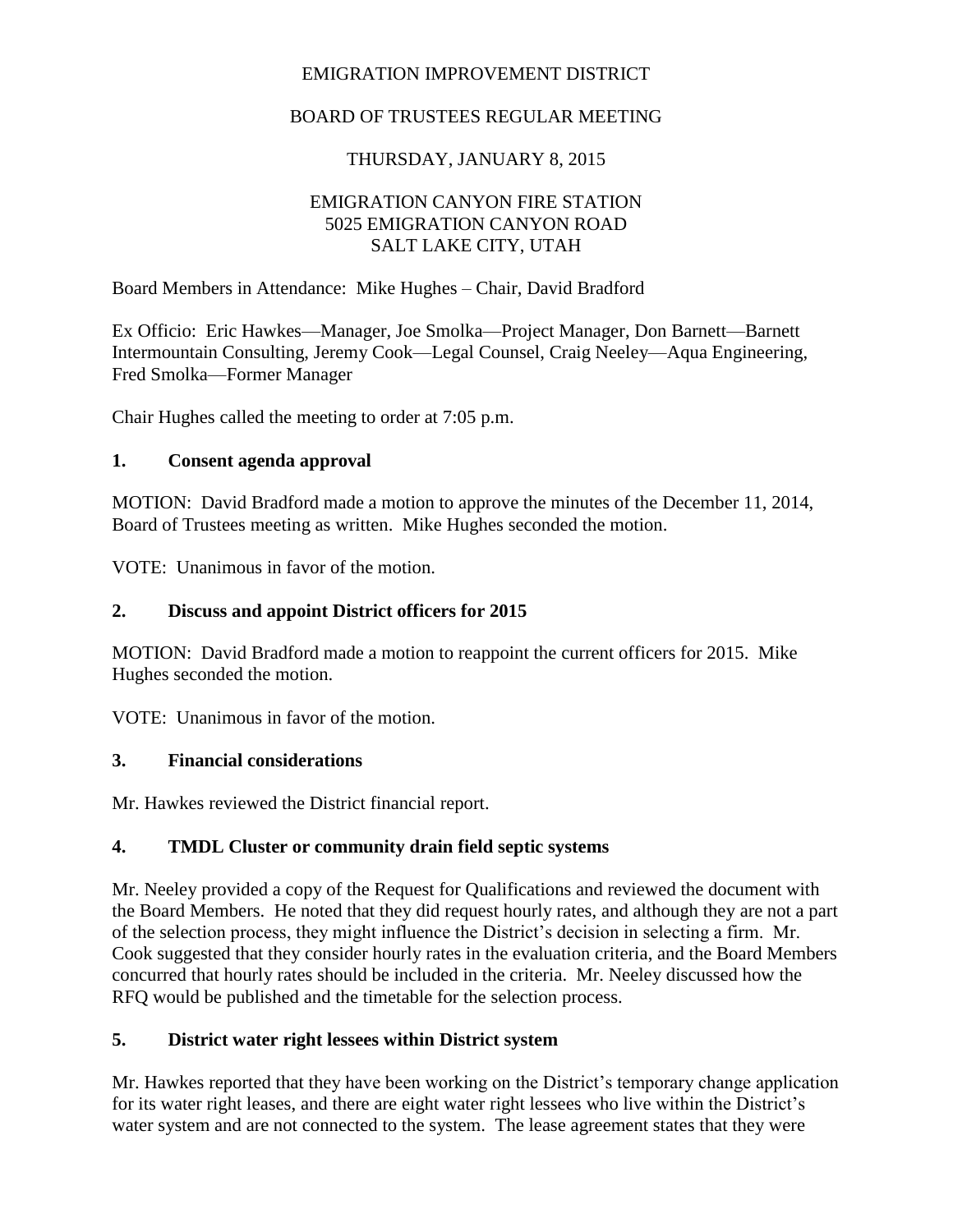Emigration Improvement District Board of Trustees Meeting January 8, 2015 Page 2 of 4

required to connect to the District's system when it became available, and he asked if he should send the lessees a notice that they need to connect to the system and within a certain time frame.

Chair Hughes suggested that they send a letter telling the lessees what they are obligated to do and get their feedback, as some of them may not be prepared financially right now to connect.

### **6. Water system report**

Mr. Barnett presented the year-end water system report and indicated the water usage by well. He noted that water usage has declined in the aggregate, and in many months water usage was at the minimum compared to the last five years. Usage per connection has also been decreasing, part of which is due to the location of the homes connecting to the system over time, and part of which is due to conservation efforts by Canyon residents.

Mr. Barnett reviewed the drinking water source protection plan and explained that, when a new drinking water source is developed, they prepare a preliminary evaluation report which is submitted to the State to see if it is reasonable to be able to protect the drinking water supply from contaminants. Once the source has been developed, it is necessary to submit a full drinking water source protection plan, and it is time to do that for the Upper Freeze Creek Well. He indicated the drainages and protection area for the existing wells and stated that, after consulting with Dr. Yonkee, it is their best judgment that they should extend the protection zone to the east of the Brigham Fork drainage. Rather than the protection zone for the Upper Freeze Creek Well being just the Freeze Creek drainage, he recommended that they go along the strike of the formation and include the Brigham Fork drainage. There is a provision that will allow them to declare the entire area as a management area rather than differentiating the zones. That can be done if there is not enough data to make a differentiation or if there are specifics regarding the geology or hydrology that would cause them to do so. In this case, it has to do with the geology and hydrology, and Dr. Yonkee agrees with declaring the entire area as a management area. Mr. Barnett noted that the management area does not include any more geography than what is already being monitored for the other wells, but they will look at additional monitoring within the management area. He reported that they sent out a notification to all property owners in the management area with the preliminary evaluation report and received no comments. If someone like the Forest Service were to propose a structure within the management area, they would need a building permit from the County, and this area would be flagged as being within the source protection area. He explained that the County ordinance will protect their sources if anyone wants to build within the management area.

Chair Hughes stated that he is comfortable with adopting the management area as recommended.

MOTION: David Bradford made a motion to adopt the proposed source protection management area for the Upper Freeze Creek Well. Mike Hughes seconded the motion.

VOTE: Unanimous in favor of the motion.

Mr. Barnett reported that he has developed a draft management program and explained that a written plan for protecting and managing the area is one requirement of designating a source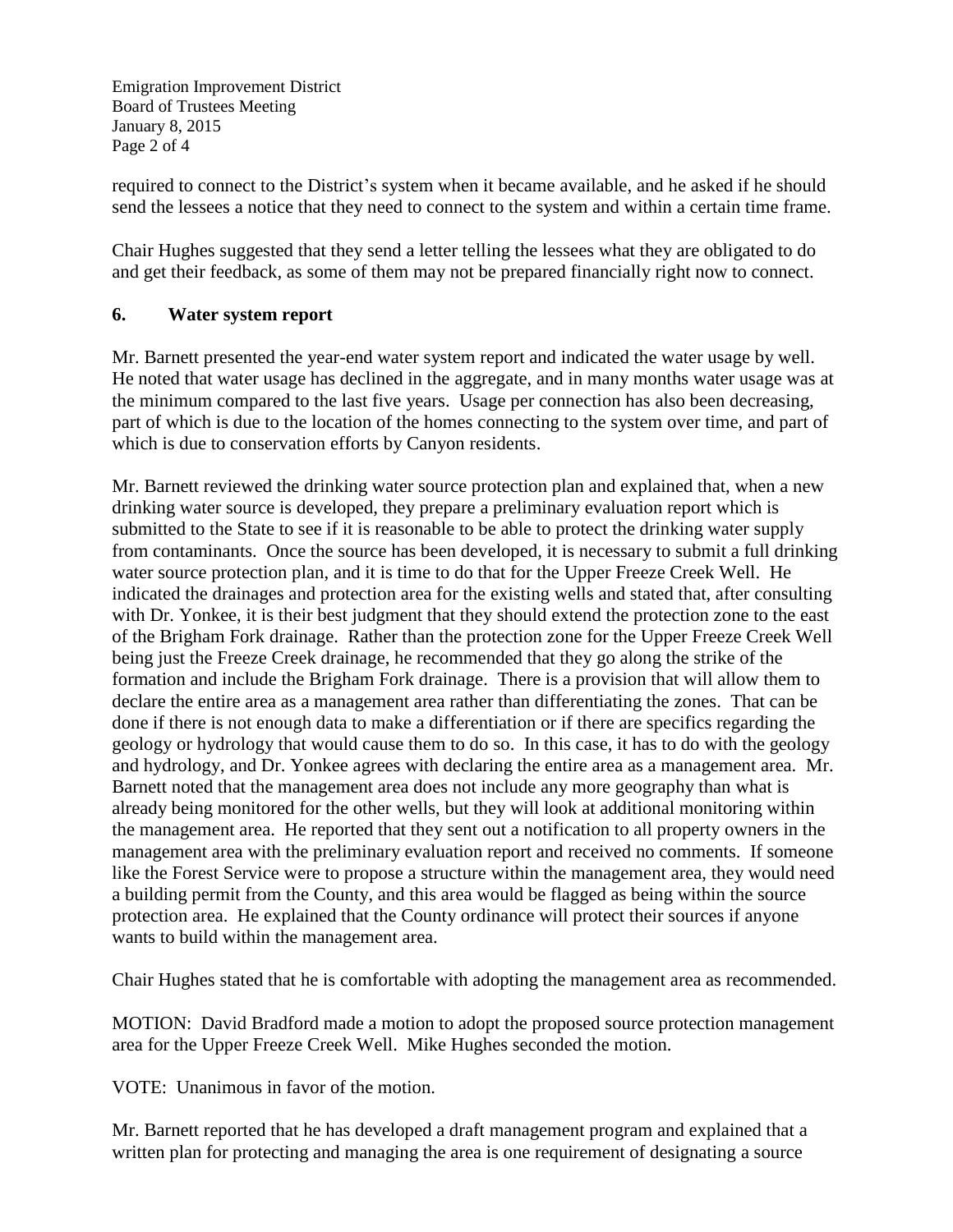Emigration Improvement District Board of Trustees Meeting January 8, 2015 Page 3 of 4

protection zone. He explained that they will include a notice in the District's bills to let people know there is a new source protection plan and explain how they can review the plan. He asked the Board Members to review the draft and submit to him any comments they may have.

## **7. Leak/Repair**

Mr. Hawkes reported that he found a leak at the top of Margarethe Lane in December due to an air vac that had gone bad. They were able to stop the leak, and Aqua Environmental has an air vac on the way.

## **8. Well status report**

Mr. Neeley reported that the Upper Freeze Creek Well is still functioning well, and he is still working through the issues with the outstanding push-pull bill.

## **9. Utility billing software progress report**

Mr. Hawkes reported that he processed the last billings today with the new billing software and provided an example for the Board's review. He noted that it does not yet include the impact fee notes, and he hopes to have that included in the March billing. He noted that a code on the bottom of the billing will allow people to access their account and account history whenever they want. They can also make a service request and online payment through the access to their account. He explained that the customer portal will hold two years of statement history.

### **10. Schedule work meeting**

The Board Members agreed to meet in work session on January 15 at 5:00 p.m. at Mr. Cook's office.

# **11. Any items requested by visiting public**

Brent Tippets asked about the water projections for the next 12 months. Mr. Barnett replied that the stream flow forecast shows Emigration Creek at 58% of normal. However, they are still in the early stages of water supply development, so it could change dramatically. Mr. Tippets asked if they will get more protection with the new well. Mr. Barnett explained that they want to get years of experience behind them, but right now it looks like where they drilled provides a meaningful buffer from changes in hydrology.

Sam Plumb asked if the communal drain field applies to existing construction. Chair Hughes replied that it is designed primarily to solve existing problems; however, it would not preclude new construction. Mr. Plumb noted that most of the homes are located within close proximity to the stream and asked where the proposed drain field would be located. Chair Hughes explained that it will be away from the creek. Mr. Plumb asked who would own the drain field site. Chair Hughes replied that it is likely that the EID would either lease or own the land. Mr. Plumb stated that they need a competitive bidding process and not just be exclusive to those who have done work in the Canyon. He wanted it to be open to anybody anywhere and wanted the EID to go